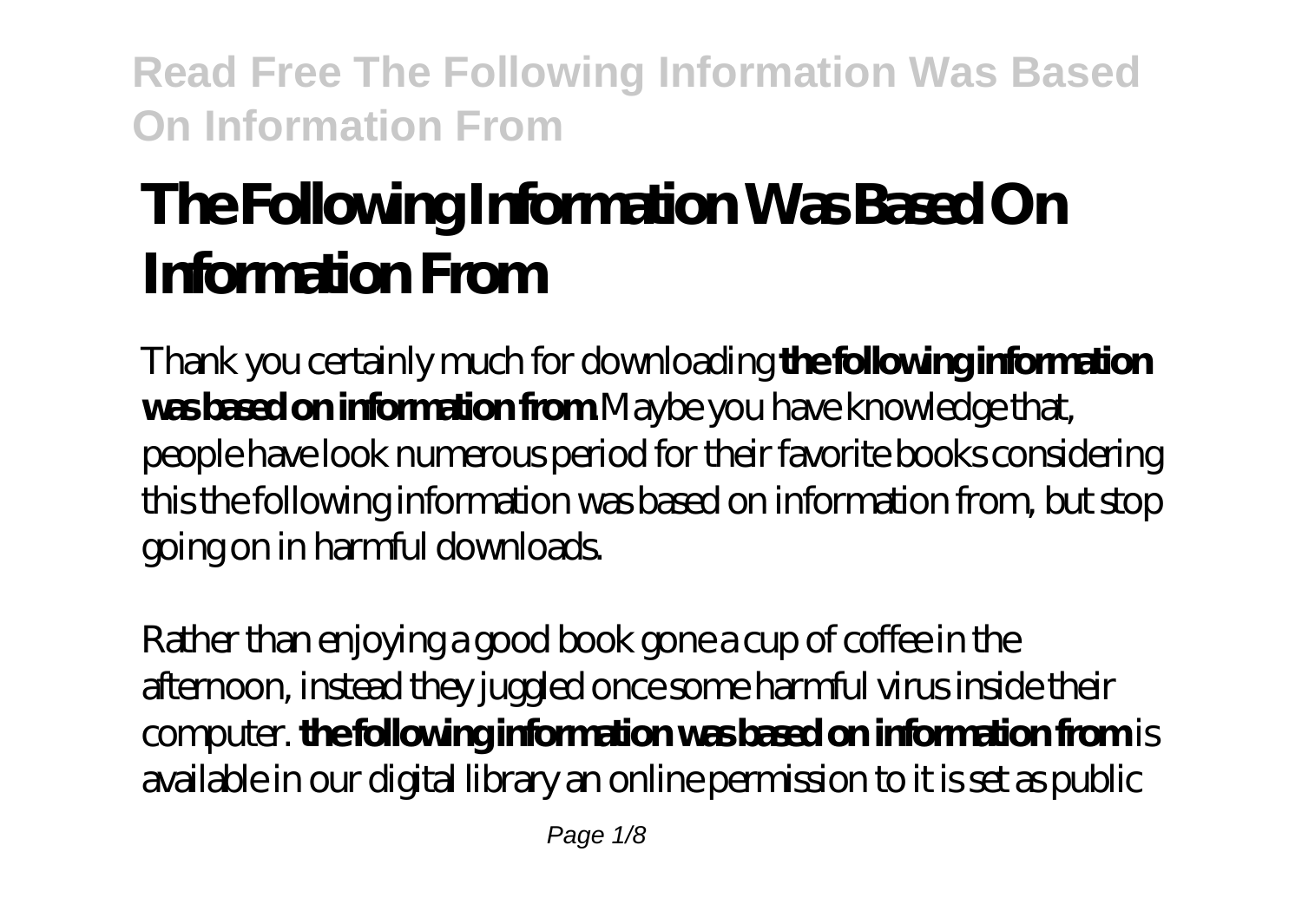thus you can download it instantly. Our digital library saves in compound countries, allowing you to acquire the most less latency era to download any of our books subsequent to this one. Merely said, the the following information was based on information from is universally compatible as soon as any devices to read.

Services are book available in the USA and worldwide and we are one of the most experienced book distribution companies in Canada, We offer a fast, flexible and effective book distribution service stretching across the USA & Continental Europe to Scandinavia, the Baltics and Eastern Europe. Our services also extend to South Africa, the Middle East, India and S. E. Asia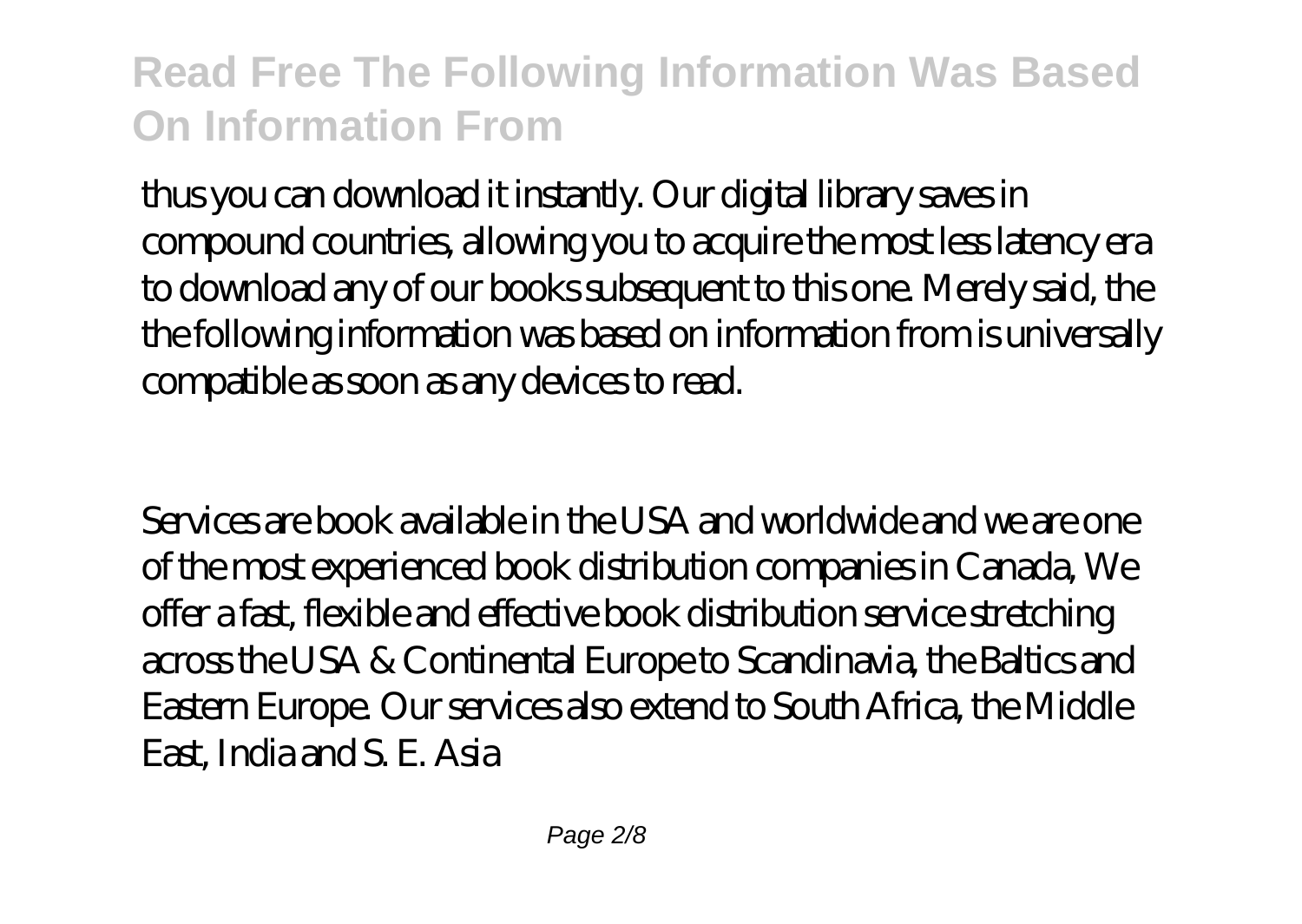#### **cXML: Commerce XML Resources**

summer schedule. may-october. 2nd and 4th tuesdays of the month during the day hay 11:45 am. livestock: 12:30 pm, sale dates coming up livestock & hay

#### **Home | Homeland Security**

...

Secure the essential skills you need in the growing fields of computer information systems and electrical and computer engineering technologies. Digital Media. In today's skilled workforce, there is an increasingly high demand for digital content creation skills. Learn how to design and implement content using the most current technologies

#### **WebDCU™ webdcu.musc.edu; CTDMS Version 4.2 Feb 2013** Page 3/8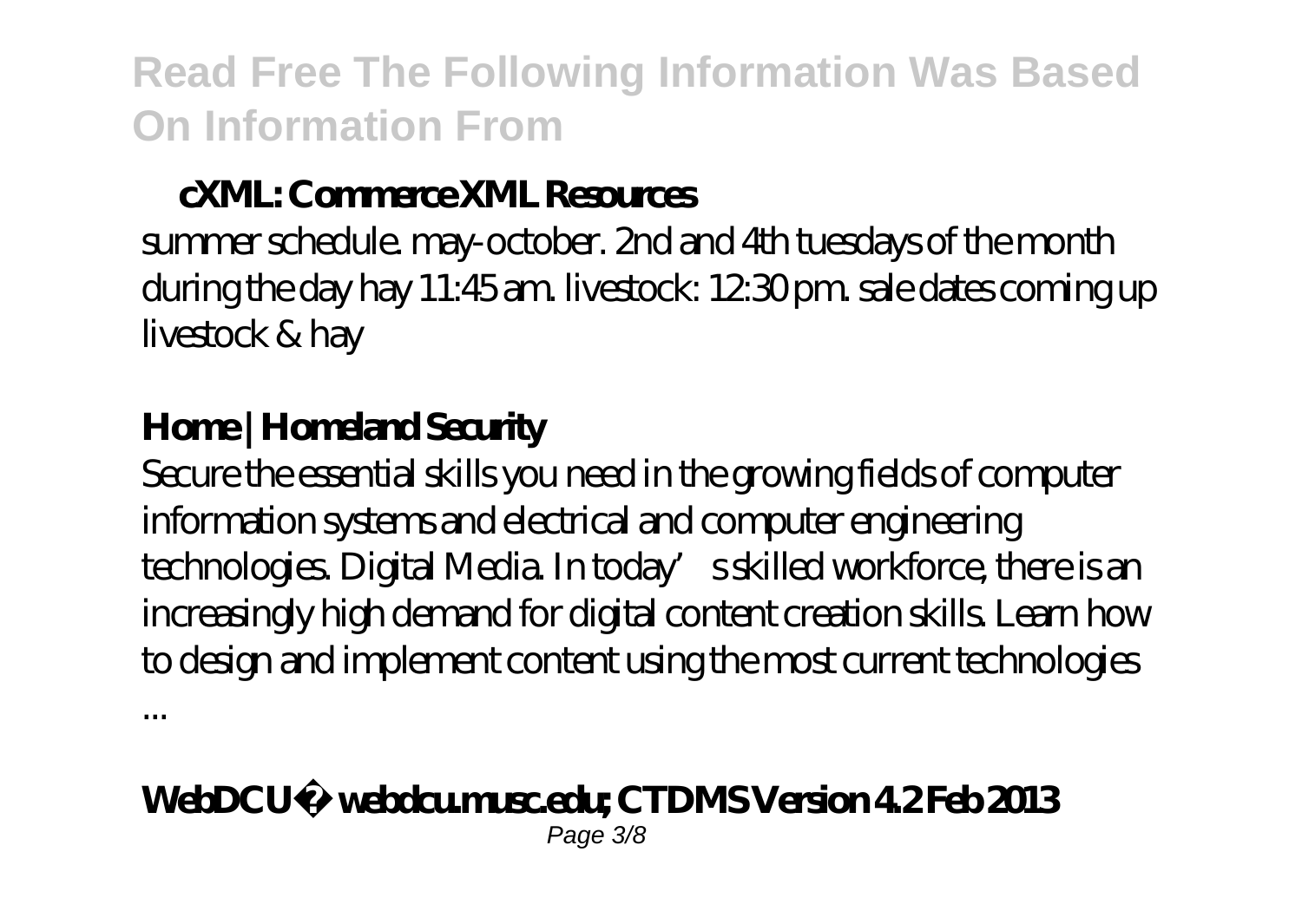Home | Homeland Security

#### **Policy-based authorization in ASP.NET Core | Microsoft Docs**

Forgot your NCID, Password, or need help? Contact the ITS Service Desk.The Service Desk is available 24 hours a day (7 x 24 x 365) and can be reached at 919-754-6000 or toll free at 1-800-722-3946.

#### **NIST**

We would like to show you a description here but the site won't allow us.

#### **The Following Information Was Based**

Publisher Information Stand up, Speak out: The Practice and Ethics of Public Speaking is adapted from a work produced and distributed Page 4/8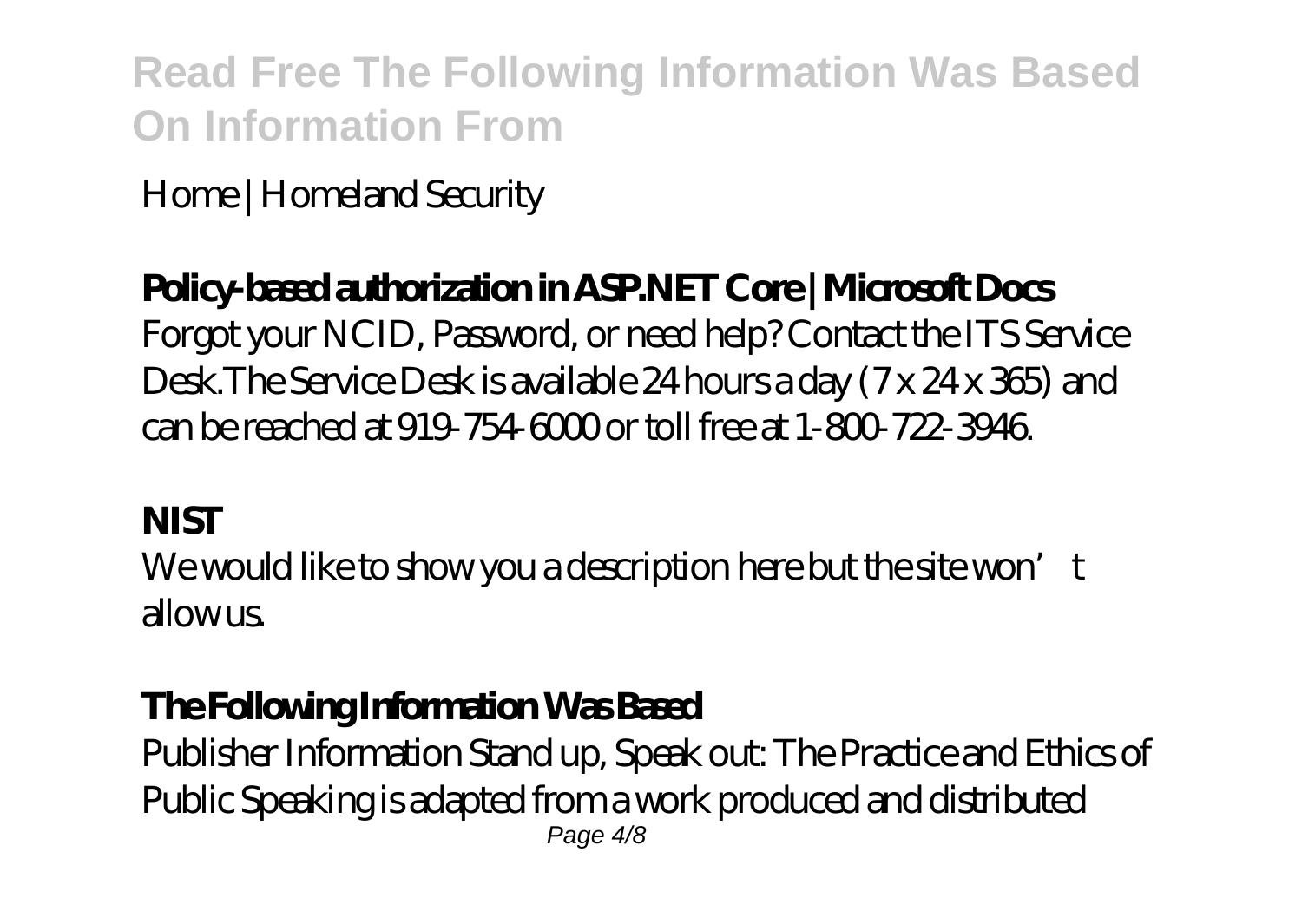under a Creative Commons license (CC BY-NC-SA) in 2011 by a publisher who has requested that they and the original author not receive attribution. This adapted edition is produced by the University of Minnesota Libraries Publishing through the eLearning Support ...

#### **UTDL Blackboard**

DCU.musc.edu Home: Please visit our public website - dcu.musc.edu to get more information about the WebDCU™. WebDCU™ CTMS Login: To enter the WebDCU™ CTMS, user ...

**Home - Michigan Workforce Background Check** NIST Validation Tool

#### **Secure File Transfer - Agreement - Energy** Page 5/8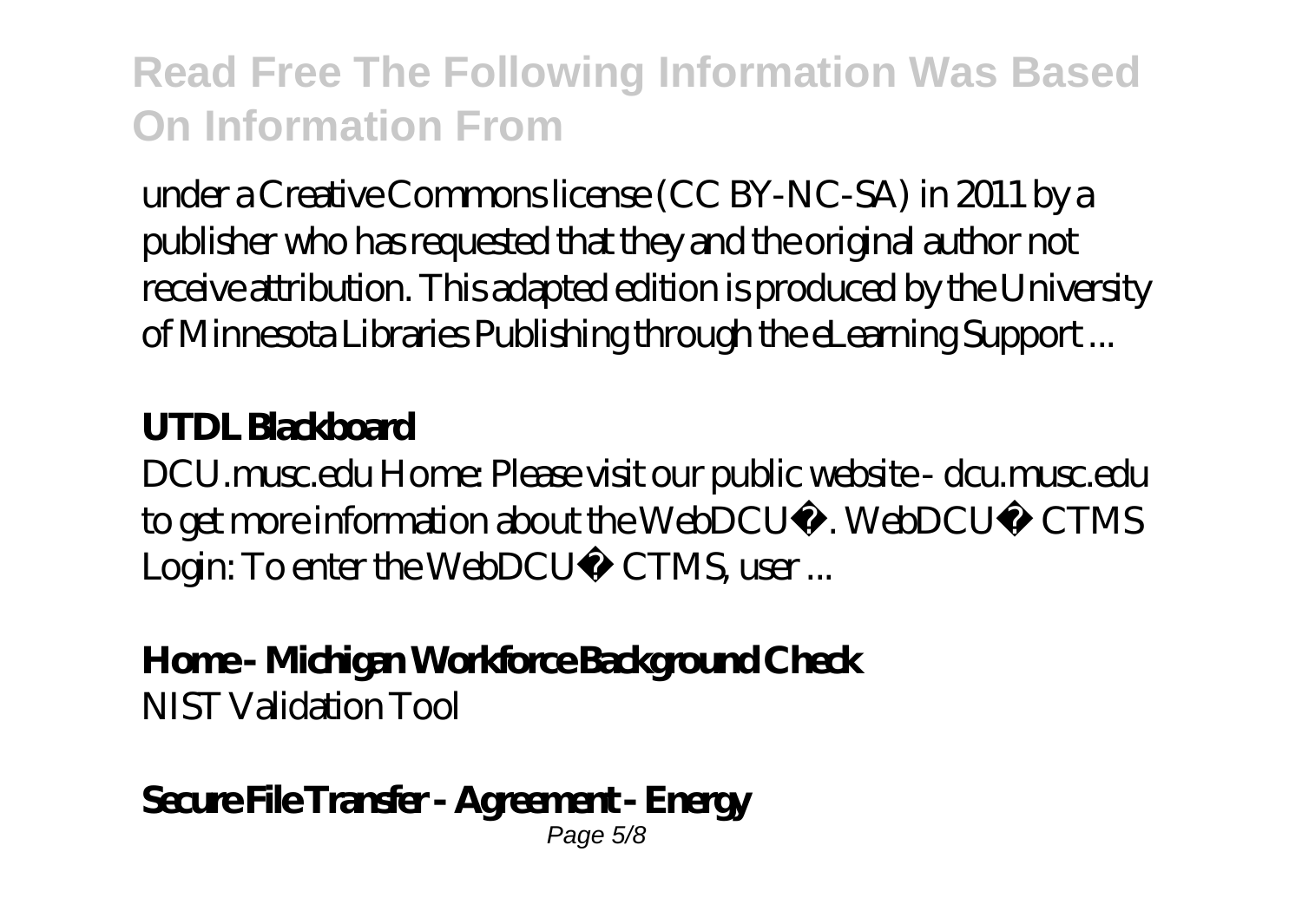We would like to show you a description here but the site won't  $\lambda$ llow  $\mu$ s

### **Chattahoochee Technical College**

cXML is very different from most other electronic business protocols. cXML is a streamlined protocol intended for consistent communication of business documents between procurement applications, e-commerce hubs and suppliers.

#### **Spencer Livestock Auction & Sales | Iowa**

Underneath the covers, role-based authorization and claims-based authorization use a requirement, a requirement handler, and a preconfigured policy. These building blocks support the expression of authorization evaluations in code. The result is a richer, reusable, Page 6/8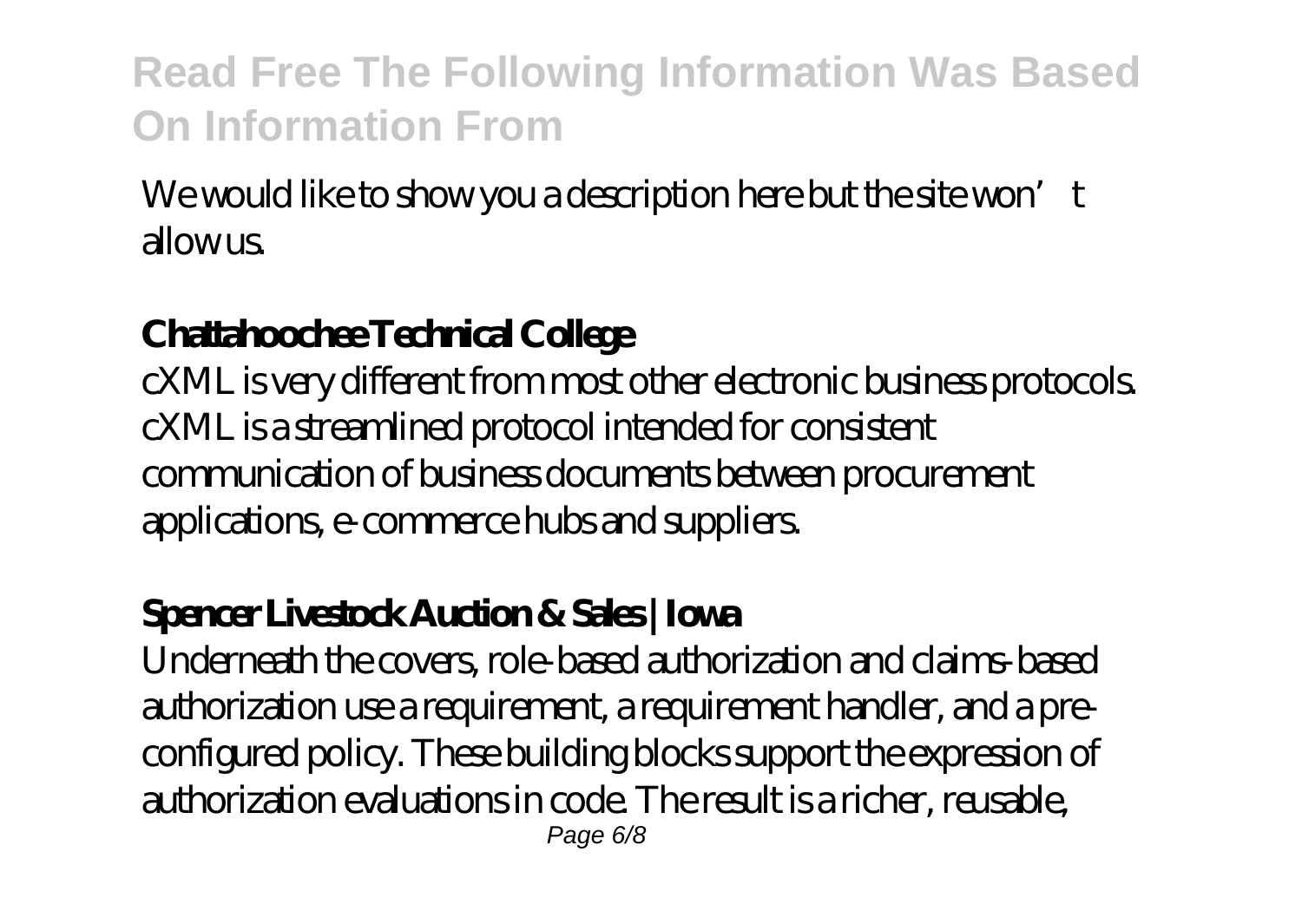testable authorization structure.

### **Information Security Policy | Office of Information Technology**

We would like to show you a description here but the site won't allowus

### **Publisher Information – Stand up, Speak out**

With the exception of individually identifiable data or information collected exclusively for statistical purposes under a pledge of confidentiality (i.e. data protected from disclosure by the Confidential Information Protection and Statistical Efficiency Act of 2002, Public Law 107-347), in accordance with applicable law any use of this system